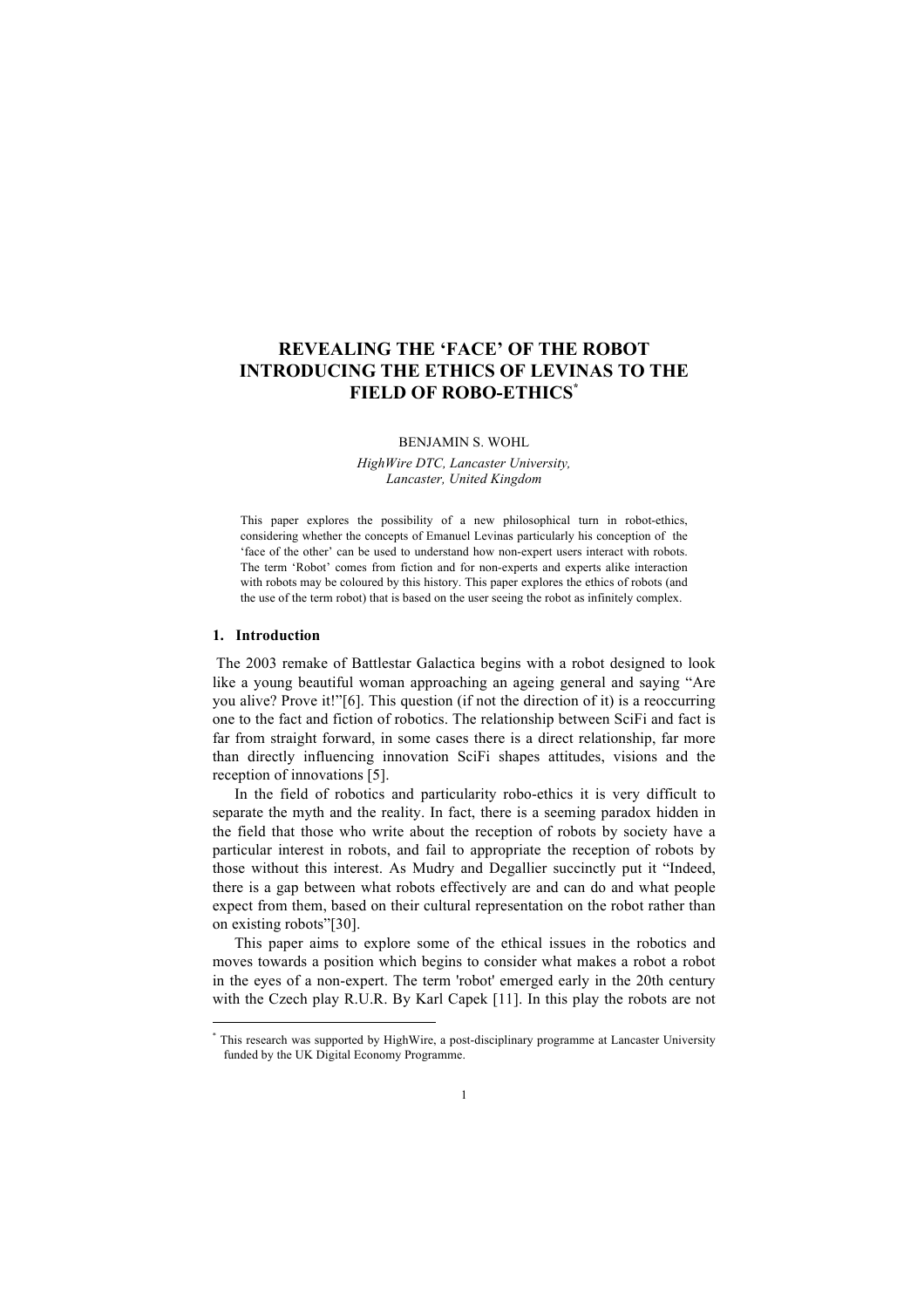computerized or mechanical but organically manufactured worker/slaves that revolt and over throw their human masters only to find they have also lost the secret of their own creation. In the many stories within a story of Mary Shelley's "Frankenstein or the Modern Prometheus", the question is directly raised how do one as a scientist (researcher or roboticist) react when one's creation finally comes to life [36]. Both Capek and Shelly are directly addressing the Golem trope which is a question of soul or the missing piece, in both cases the creations are made of the same material as humans a key aspect of the golem myth [31]. Until Capek's word 'Robot' (from the Czech word for forced labour) was taken up by SciFi writers such as Issac Asimov automata were not seen as potential creation able to have a soul. Contemporary writers take the idea a step further in for example in the short story "I, rowboat" [15] which presents the question can a robot be able to worry about saving its own soul.

In his paper "Unhomely at home: Dwelling with Domestic Robots" Canadian academic Nicholas Anderson forces an imagining of a home filled with automated activity, where the line between organic life and mechanical life loose importance [3]. This paper will approach the established field of roboethics form the point of view of the philosopher Levinas. I will be asking, "When do we look into the face of the robot and see the robot looking back at  $us"$ ?

Within this paper I will review three areas of research, which are often drawn upon when considering the ethical dimensions of robotics. When considering the response of users to robots in Human Robot Interaction (HRI) the theoretical frame work of Mori's Uncanny valley and the concept of Theory of Mind are often used to understand how a user will interact with a robot or autonomous agent. Equally since 2004 the field of 'robo-ethics' has arisen which is concerned with creating an ethics specifically for robots (both in creation and in use). This field is primarily concerned with what are know as 'social-robots': robots which are not design for industrial tasks but whose function will necessitate a high degree of social interaction with humans. I feel it is necessary to add an additional concept to this discourse, to further understand the interaction of robots with the non-expert. Emmanuel Levinas specifically created an ethics that comes before knowledge, an ethics which is based on the infinity (infinite complexity) of the other. We should recognize that to the nonexpert the social-robot is also infinitely complex. My discussion is when does the machine begin to register as 'an other' to the user.

# **2. Negotiating Mori's Uncanny Valley**

The concept of the Uncanny Valley comes from a brief paper published in the 1970s by roboticist Masahiro Mori. Mori creates a metaphoric language to describe the unnerving feeling when a robot (or other object for that mater)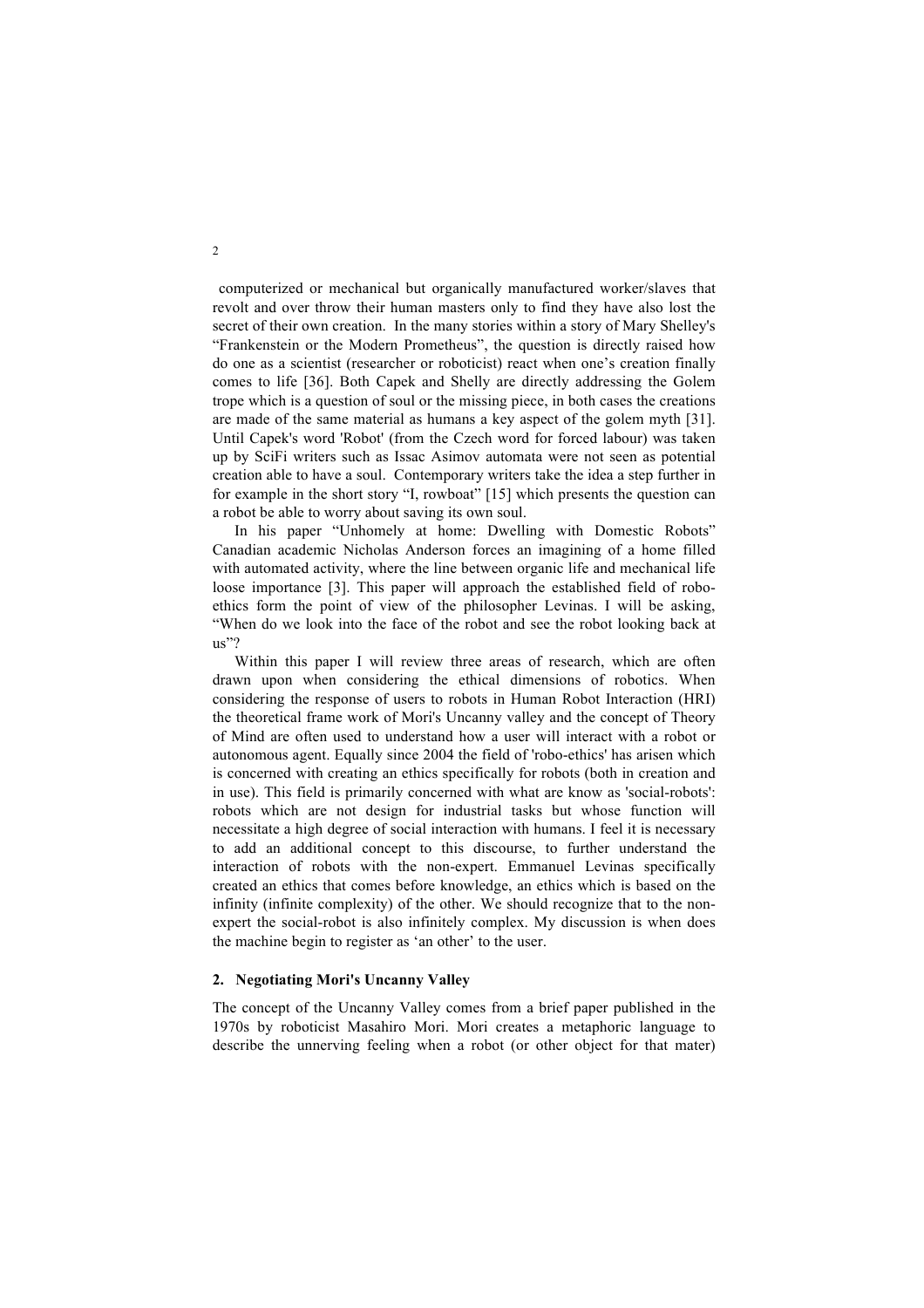looks human but seems not quite right. He describes how the humanoid robot for example will feel more familiar the more human it looks up to a point, when it will seem both too human and not human enough simultaneously [29]. What is interesting about Mori's conclusion is that he advises roboticist instead of running the risks of the 'Uncanny Valley' to design aesthetic but specifically non-human looking robots. He uses the example of prosthetic limb, where a flesh looking hand may initially seem more life like on contact will seem uncanny. Mori's suggestions are rather to use a material such a wood that will not create the deception of seeming life-like.

In his 2005 paper Macdorman investigated to what extent the Uncanny valley is related to robots creating reminders of death in participants. Macdorman's begins to create a theoretical basis on which to build and better understand the impact of the uncanny valley on robotic design [28]. More recently researchers have continued to explore the terrain of the Uncanny Valley. This research suggests that what explains the uncanny valley is not a reminder of death, but that where the feeling of the uncanny is presented is when the users experience ontological or categorical conflicts in regards to a figure [10]. For example suggesting it would be unwise to combing a highly humanlike robot in visual appearance with a distinctly robotic voice. This research echoes previous studies that concluded that the Uncanny Valley is not about any particularly characteristic but rather the relationship between elements [22].

However the 2008 study also concentrated on how the 'feeling' of eeriness is an emotional response often categorised by fear. This exploration begins to open the questions of the subjects perception of the robot as an 'other'. Although the authors discuss how animated movies (such as The Polar express) with overly life-like animation create an uncanny feeling, there is little discussion as to how the cultural landscape and expectation of robots has developed in the 30 years since the Uncanny Valley. These studies deal primarily with figures/robot which have some human likeness, to enter the Uncanny Valley at the all the studies assume a certain amount 'human-ness'. This is reflected in the research form 2012 which connects the Uncanny Valley to 'mind-perception' [18]. Gray and Wegner explore whether the Uncanny Valley emerges when a deep judgment of the artifact as an 'other' with experience emerges. The link between 'mind perception' and 'Uncanny Valley' is key in that is shows how the visual presentation of the artifact effect the judgment by the subject of the internal 'mind' of the 'other'.

# **3. The Developing the Robotic Mind**

The robotic mind needs to be understood from two angles. On the one hand there is mind perception on the part of the users. On the other there is the actual development of 'mind' in terms of robotics. Foundationally, Alan Turing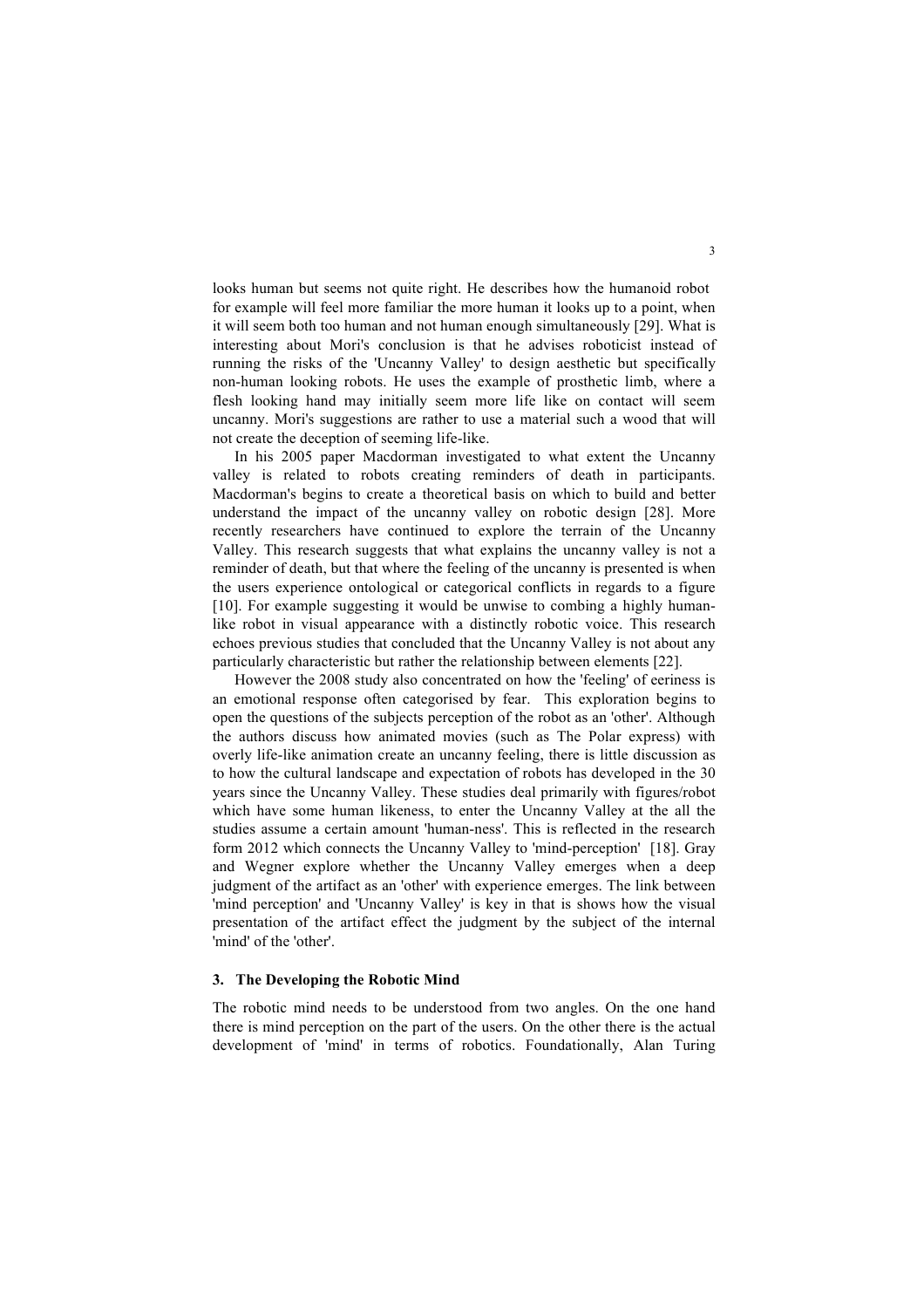developed what continues to be central to assessing the robot mind [40]. The Turing test relies on the presentation/experience of the robot disconnected from either physical appearance or inner workings. Fifty years later the mind of the robot is far less theoretical, where robots may soon be working side by side with human partners. In research investigating this relationship it has been found that the robot must construct a model of both world around it but also a degree of mind perception of the human anticipating the actions of its human companion [8]. The relationship flows both ways, while the robot in order to be a helpful workmate must project a theory of mind on the human as humans users also end up projecting a theory of mind on to the robots. What is different about the human theory of mind is that we link anticipation of action with a projection of intentionality. This projection of intentionality can reach at least as far as users feeling 'deceived' by a robot. Even with a relatively neutral looking robot, participants engaging in a game with the robot ascribed intentionality of cheating to the robot (rather than ascribing it to programming/misprogramming) [39].

When tracking eye movements it has been demonstrated that simple movements (of an animated triangle) which are perceived as either 'goal oriented' or representative of mind attract a greater amount of attention form participants [45]. The design of the artifact also has a great deal of influence over the power relationship between the human, as shown with telepresence hardware [35].

In a sense the question of mind has transformed since the time of Turning to not when can the difference between robot and computer be determined based on intellectual feats but has shift to whether or not a autonomous artificial agent can be developed with the ability to make moral decisions. System such as the LIDA software architecture could be based on multiple nodes which cycles through cognitive cycles moment to moment in which the agent reconstructs the notion of the world [43]. This is theorized to reflect the cognitive process of human agents. Even as Scifi has influenced the ethical stance of the user towards a robot, the knowledge that models such LIDA are possible will equally influence the users' ethical stance. The ethical stance is based on what the user believes of the robot not what the robot is or is not.

### **4. Robo-ethics: A new field for new challenges.**

In 2004 the roboticist Gianmarco Veruggio coined the phrase "robo-ethics". As he restated in a article in 2010 "Robo-ethics is an applied ethics dealing with the ethical aspects of the design development and employment of intelligent machines." [41]. Since much of the development of 'intelligent robots' is theoretical much of the field of robo-ethics deals with the ethical question of what types of robots is it ethical to design or what task it is ethical to design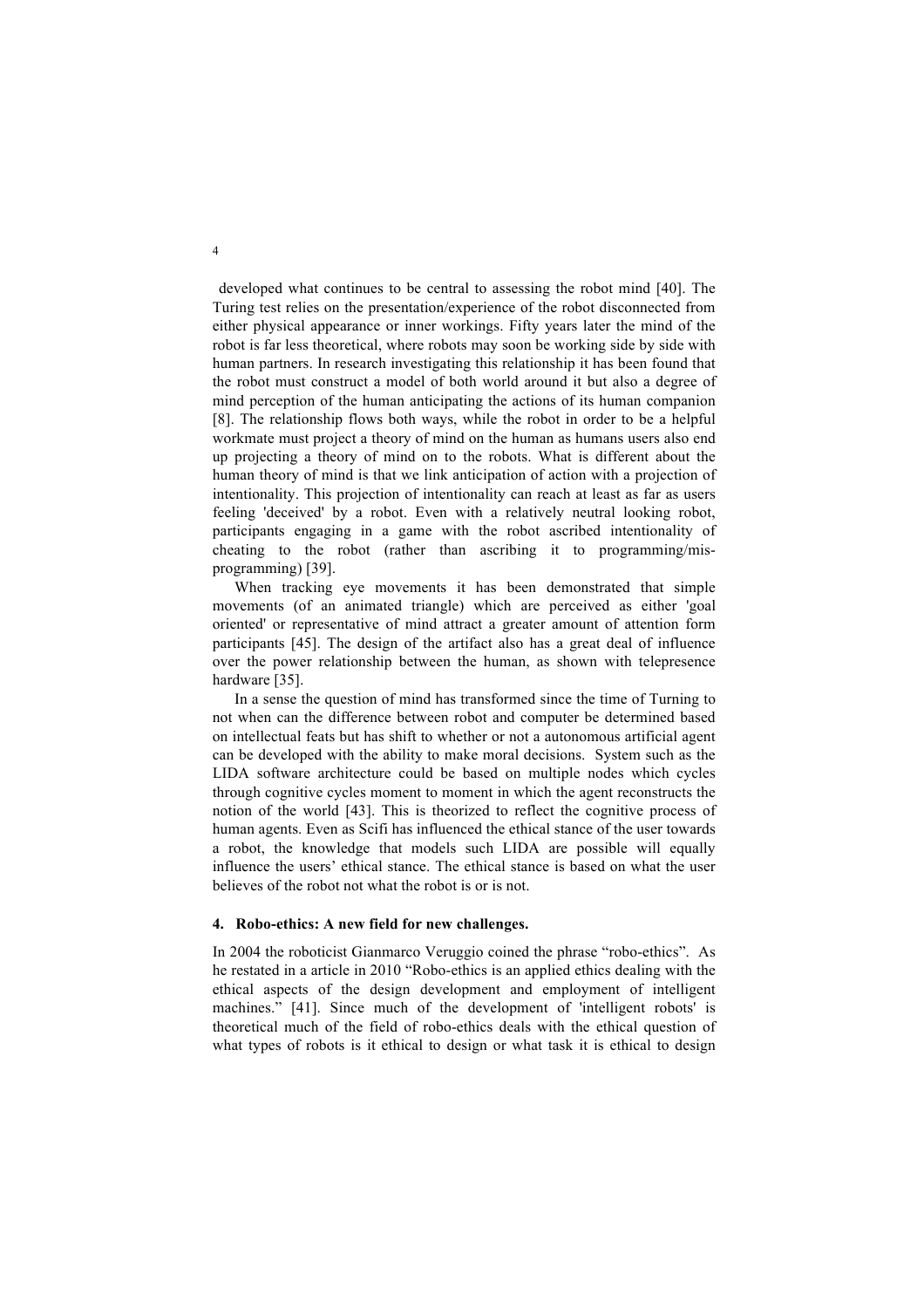them to conduct [21]. For example Petersen in both his 2007 and 2010 paper attempts to tackle this problem [33][32]. Peterson, however; does not debate (or takes as fact) that Robots will be persons and demand an ethical consideration even before creation. Peterson in these two papers draws almost entirely on fiction and analytical philosophy dealing with robots hypothetically rather than dealing with robots as they are being designed in the lab or the examples of robots being used in the home environment.

David levy has taken on the apposing angle by writing about the ethical treatment of robots. Levy points out that over time classification of personhood and beings deserving 'ethical' treatment has shifted. He concludes that robots should be treated ethically partly because we should treat robots like we treat other human and also because how we treat robots will reflect how we treat humans [26]. Although this stance deals more directly with individuals engaging with robots (like we do with animals) it assumes a level of knowledge on the part of the user that they are dealing with a robot with consciousness or that could be seen by others as being deserving ethical treatment. A different perspective is brought to bear when roboticists attempt to take on board the robo-ethics consideration. In 2011 Lichocki and Billard survey both robot ethics and the current state of the art of what robots were being used for and created to primarily reach the conclusion that there is a new ethical dimension to research in the area of robotics design [27].

Beyond the science and the philosophy the area of robo-ethics has far reaching implication as robots in everyday life move from fantasy to reality. These include legal questions around when a robot should be punished for a crime. This depends greatly on the robots ability to understand a model of the future (and the consequence/potential punishment of its actions)[20]. The question of personality in artificial agents was found to be formed partly by the programmer of the system and partly by the user [17]. To understand the term 'personality' and it link to personhood, this seems to form a question of when does the user begin to see the robot as person, or as the next section begins to address when does the robot create an ethical demand.

#### **5. Levinas; looking into the Face of the other (robot?)**

As mentioned previously much of the philosophical grounding of robot-ethics comes from analytical philosophy. Analytic philosophy is more useful for dealing with a position where the facts of the matter are known or at least knowable [12]. This is the case when knowledgeable users (what I call 'expertuser') interacts with a robot. This is contrasted to a new area for robot-ethics when the user without knowledge of robots interacts with the robot, this sort of user may not even recognize the artifact as a robot. Looking at the continental approach ethics and specifically that of Emanuel Levinas, gives another way of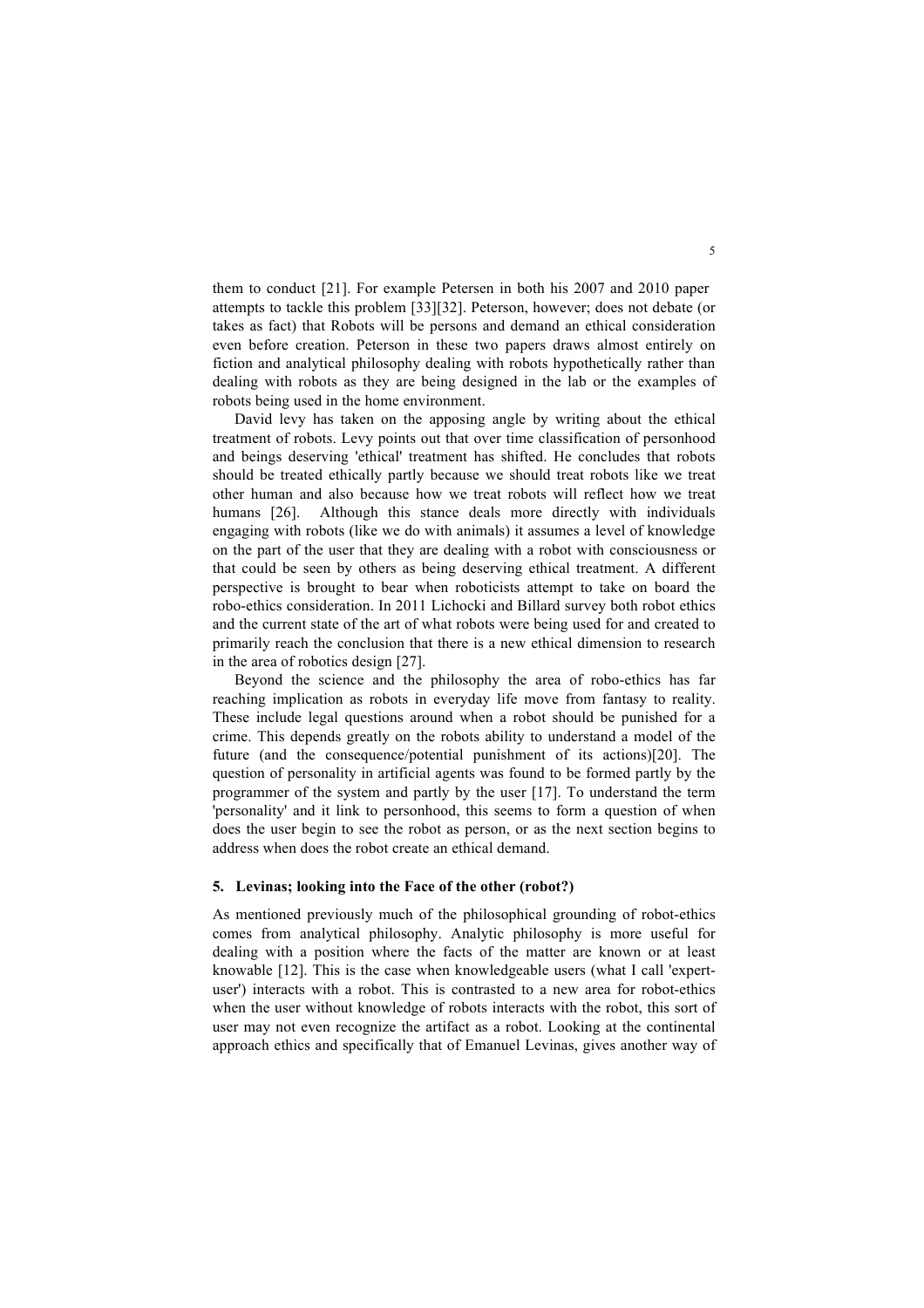appreciating the stance the non-expert. Particularly Levinas's concept of 'infinity of the other', where the other cannot be reduced by the subject to something that can be understood. For example in the area of cultural competence, to reduce the others culture to something understandable for the subject is unethical since the subject defines the other purely in terms of itself [7].

What is important is that for Levinas the other is already a 'Radical Other". In the area of robotics this could be seen as basing an ethics on the assumption that the robot will think and make decisions like the subject does or at least in a way that is at least understandable by the subject. The 'Face' for Levinas is the symbol and representation of this other that is infinitely not knowable. This is specifically not the physical face but is the representation of something deeper, and interestingly when the subject acknowledges the 'face of the other' there is the potential for the uncanny [42]. In more simple language the face is that which makes and ethical demand on the subject, purely by being present.

Levinas has previously been applied to cybernetics. Richard Cohen in 2000 observed that the humanity of human comes from their ability not to think (or act efficiency) but are moved by morality and justice. In other words when the being goes beyond thinking that it acquires a face. Cohen concedes that a 'face' can be a letter, an email or a voice over the phone [13]. However, even this stance seems to fail to accept the 'unknowabity of the face'. As Levinas writes "The Other remains infinity transcendent, infinity foreign; this face in which this epiphany is produced and which appeals to me breaks with the world that can be common to us, whose virtualities are inscribed in our nature and developed by our existence." [25] Levinas reflects that the face can emerge through language and speech [25]. In a strange way, the 'Turning Test' itself is perhaps a reflection on what Levinas is referring to. For the Turning test is about, how through limited stimuli (messages through a closed door) an infinity of complexity can be intuited. Surely, to pass the Turing test is to create an ethical demand.

#### **6. Reacting to Robots: a Discussion**

It seems that more often than not, Robots as they appear in fiction (starting with R.U.R.) present this concept of "Face" and specifically the human looking into the face of the other. For example, Philip K. Dick's classic story "Do Androids Dream of Electric Sheep" confronts the puzzle over the rights of robots to live out a fulfilling life. But more specifically the main character Decker struggles to draw the line between human and robot. It seems that the moral dilemmas raised in the story exists because the robots are people. For the reader both the robots and Decker are presenting a Leveniasian face to one another, the struggle for both types of characters is the attempt to not define the other in terms of ones self. Although mind perception, can begin to explain the way a human confers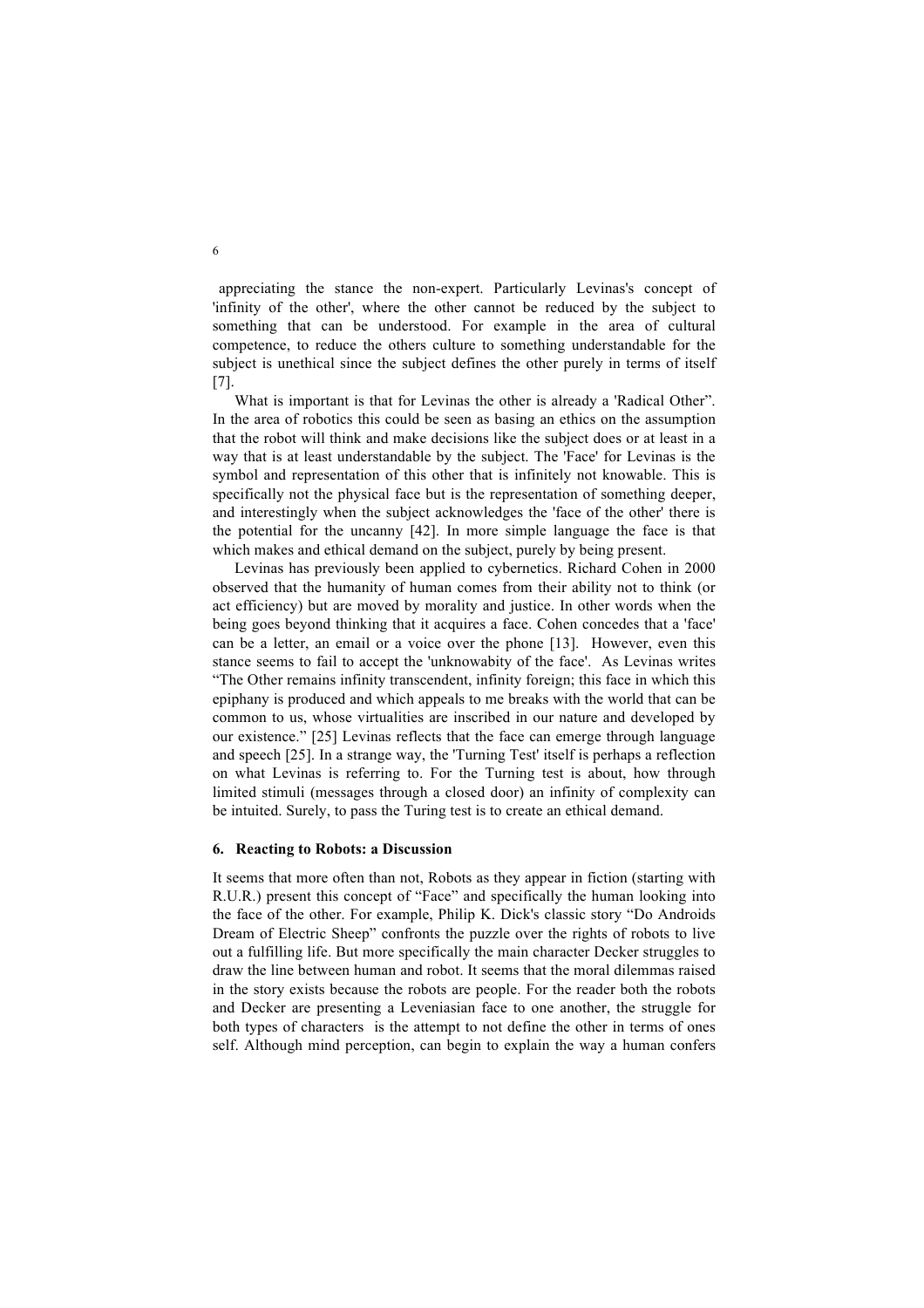moral rights or privileges, in fact mind perception leads only to a greater attribution to intentionality [44].

Perception of mind, then fails to accept the unknown in terms of the Robot mind. Perception of mind, both projects intentionality and also what that intention is, it has been shown that Humans reason differently about predicted actions of other human agents versus Computer or robots. But what if the robot 'demonstrates' intentionality by directing its gaze the human predicts that it will act with a greater degree of intentionality [24]. This is consistent with how the concept of how "the Face" could be integrated into the field of robo-ethics, for the face is not the presence itself of the image of the face but the image as symbol of a greater level of complexity.

Currently there is no doubt that humans classify and react to robots differently than they do to other humans, for example with simply copying the actions of another human agent versus an android [34]. As individuals and as collective societies it is becoming difficult to fully classify robots. The field of robo-ethics in its very name indicated a certain amount of caution is needed. In attempting to see the face of the robot, it is worth considering the alternative consequence. Drawing on Georgio Agamben for moment, the robot precisely fits within a hybrid situation of both being living and not living, if we do not see the face of the robot it become life that can be killed by anyone but can not sacrificed or held accountable [1], although the robot then becomes a metaphoric being more than real, the deliberate creation of an outcast. The question is then perhaps, what are the consequences to create a robot without a face, first for its creators but equally for the robot itself?

# **7. Moving slowly forward by freeing the robot from being a robot?**

Although this discussion has been dominated by robots, moving forward, it should focus not on robots but on boundary between robots and machines. Robo-ethics and wider discourse around humanoid robots focus on making more and more 'human-like' machines. Creating machines that both in physical appearance and mental abilities present as human or as person like. The use of the term robot itself in academic research conveys this intention. Robo-ethics has embraced the challenge that robots presents certain ethical consideration, but by including the concept of face, the ethical demand does not stop with the creator but continues with the user, who can only interact with the robot in terms of infinity. Although attempts have been made previously to create a framework for the classification 'social robots' [4] what should be embraced is the nonexpert experience and an investigation of when the face may be said to reveal itself. By focusing on using Levinas's concept of the face as a theoretical grounding it should guide against ascribing the 'ethical demand' to any one characteristic or feature. It also forces the researcher to think beyond a desire to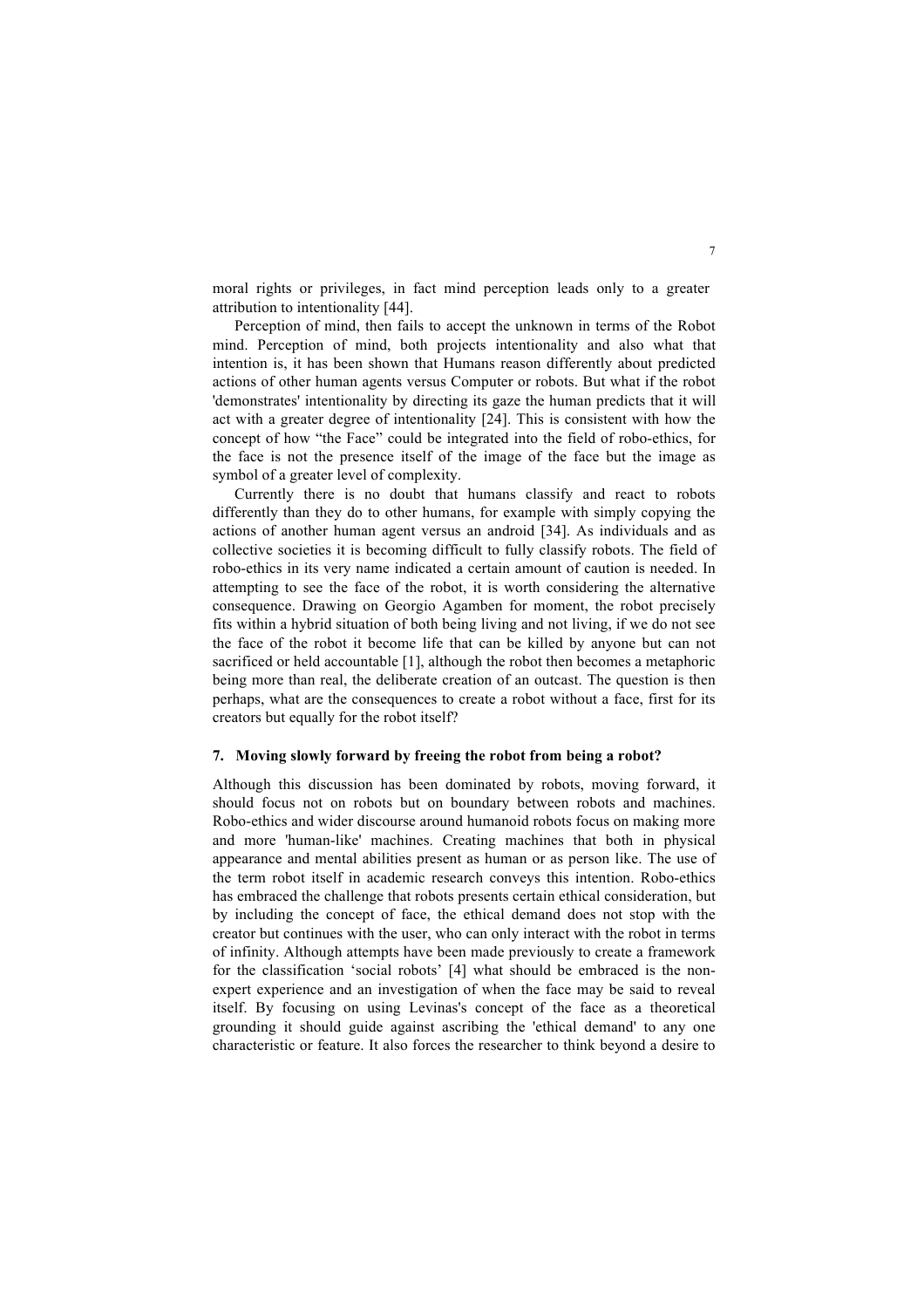'explain' (even if indirectly) the robot (or that the robot is a robot). This future work builds on Mori's uncanny valley but integrates with a deeper understanding of the terrain both in and up to the valley. I suggest the following three research questions to begin to frame a wider discussion of a Levinasian turn in roboethics.

- What is the phenomenological experience of users of autonomous machines or software when interacting with artefacts either pre-classified or not as social robots in regards to prior expectation of robots?
- When relating to autonomous machines or software when does the user begin or cease to describe the experiences as interacting with robot?
- What criteria or design aspects lead users of autonomous or semiautonomous machines to describe these as 'robots' or using personal pronouns?

Each of the questions above would take a different approach in regards to experimentation, more importantly; the purpose of this essay is to suggest a philosophical departure from the current questions raised by robo-ethics. The inclusion of the concept of the 'face' forces a concentration of the integration of cultural context, physical design or appearance, software design and hardware design (what the artifact can actually do). The reason to better understand the integration of these should be seen as partly to design better robots, but equally to design better non-robots. Clearly, as the term 'robot' may carry already an implication of the 'face' to name an autonomous washing machine 'robowash' is to unnecessarily create ethical uncertainty for the user. The terms 'robot' does not seem to have entirely shaken its roots to slavery (forced labour) or the rebellious slave. The desire to own a 'robot' seems to reflect the unethical desire to dominate the other. To create an intelligent autonomous machine named 'robot' maybe to damn it to a life of servitude and a desire revolt. Robots present humans with what could be seen first opportunity to confront radical otherness. By applying Levinas, this ceases to be disconcerting, as Levinas has shown that all encounters with the other should be seen as dealing with a 'Radical Other'. We know this by looking into the face of the other. The demand is to explore when the face of the other reveals itself, presenting a radical ethical demand.

# **8. Conclusion**

Robo-ethics has so far created an essential space for discourse regarding the creation of robots and use by informed users. As robots and autonomous machines are integrated in to social roles the field must widen to include an ethics that considers the perspective of non-expert users. It may be time to take a more continental approach to robo-ethics. The robots face will only emerge through the subject's response to the robots design, behaviour and appearance.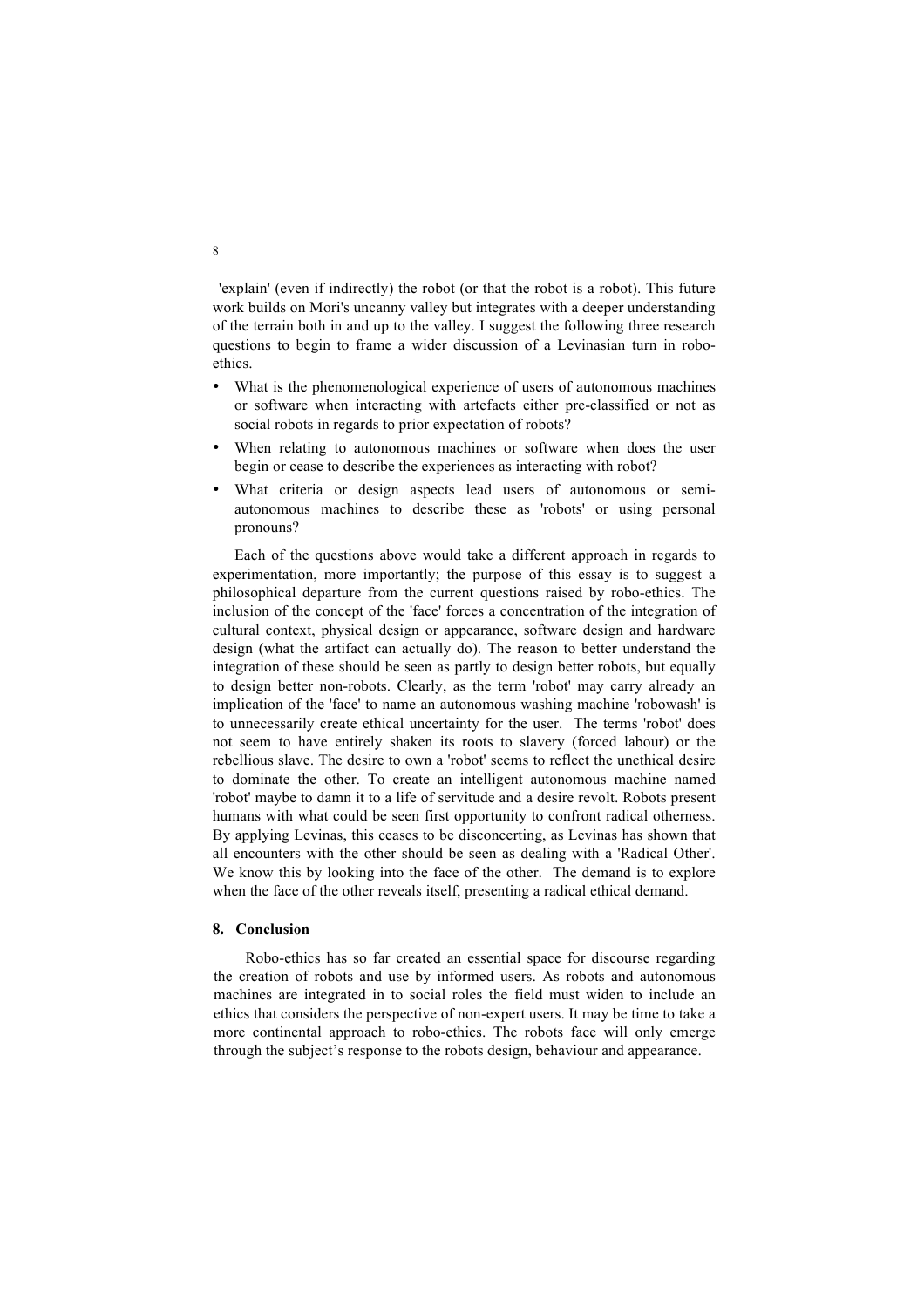#### **References**

- 1. Agamben, G. and Heller-Roazen, D. 1998. Homo sacer. Stanford, Calif.: Stanford University Press.
- 2. Asimov, I. 1950. I, robot. New York, N.Y.: Bantam, Spectra.
- 3. Anderson, N. S. 2011. Unhomely at Home: Dwelling with Domestic Robots. MediaTropes, 2 (1), pp. 37--59.
- 4. Bartneck, C. and Forlizzi, J. 2004. A design-centred framework for social human-robot interaction. pp. 591--594.
- 5. Bassett, C., Steinmueller, E. and Voss, G. 2013. Better Made Up: The Mutual Influence of Science fiction and Innovation.
- 6. Battlestar Galactica (TV, mini series). 2003. [DVD] Vancouver, British Columbia, Canada: David Eick Productions, R&D TV, Universal Television NBC, Universal Television Studio, Universal Media Studios, Universal Cable Productions.
- 7. Ben-Ari, A. and Strier, R. 2010. Rethinking cultural competence: what can we learn from Levinas?.British Journal of Social Work, 40 (7), pp. 2155-- 2167.
- 8. Breazeal, C., Brooks, A., Chilongo, D., Gray, J., Hoffman, G., Kidd, C. D., Lee, H., Lieberman, J. and Lockerd, A. 2004. Working collaboratively with humanoid robots. 1 pp. 253--272.
- 9. Brooks, A. G., Gray, J., Hoffman, G., Lockerd, A., Lee, H. and Breazeal, C. 2004. Robot's play: interactive games with sociable machines. Computers in Entertainment (CIE), 2 (3), pp. 10--10.
- 10. Burleigh, T. J., Schoenherr, J. R. and Lacroix, G. L. 2013. Does the uncanny valley exist? An empirical test of the relationship between eeriness and the human likeness of digitally created faces. Computers in Human Behavior, 29 (3), pp. 759--771.
- 11. C apek, K., Selver, P. and Playfair, N. 2001. R.U.R. (Rossum's universal robots). Mineola, N.Y.: Dover Publications.
- 12. Critchley, S., 2001. Continental philosophy. Kindle. Oxford: Oxford University Press.
- 13. Cohen, R. A. 2000. Ethics and cybernetics: Levinasian reflections. Ethics and Information Technology, 2 (1), pp. 27—35.
- 14. Dick, P. 2008. Do Androids dream of electric sheep?. Kindle. New York: Ballantine Books.
- 15. Doctorow, C. 2014. Cory Doctorow, "I, Row-Boat," Flurb #1. [online] Available at: http://www.flurb.net/1/doctorow.htm [Accessed: 9 Apr 2014].
- 16. Ferri, G., Manzi, A., Salvini, P., Mazzolai, B., Laschi, C. and Dario, P. 2011. DustCart, an autonomous robot for door-to-door garbage collection: from DustBot project to the experimentation in the small town of Peccioli. pp. 655--660.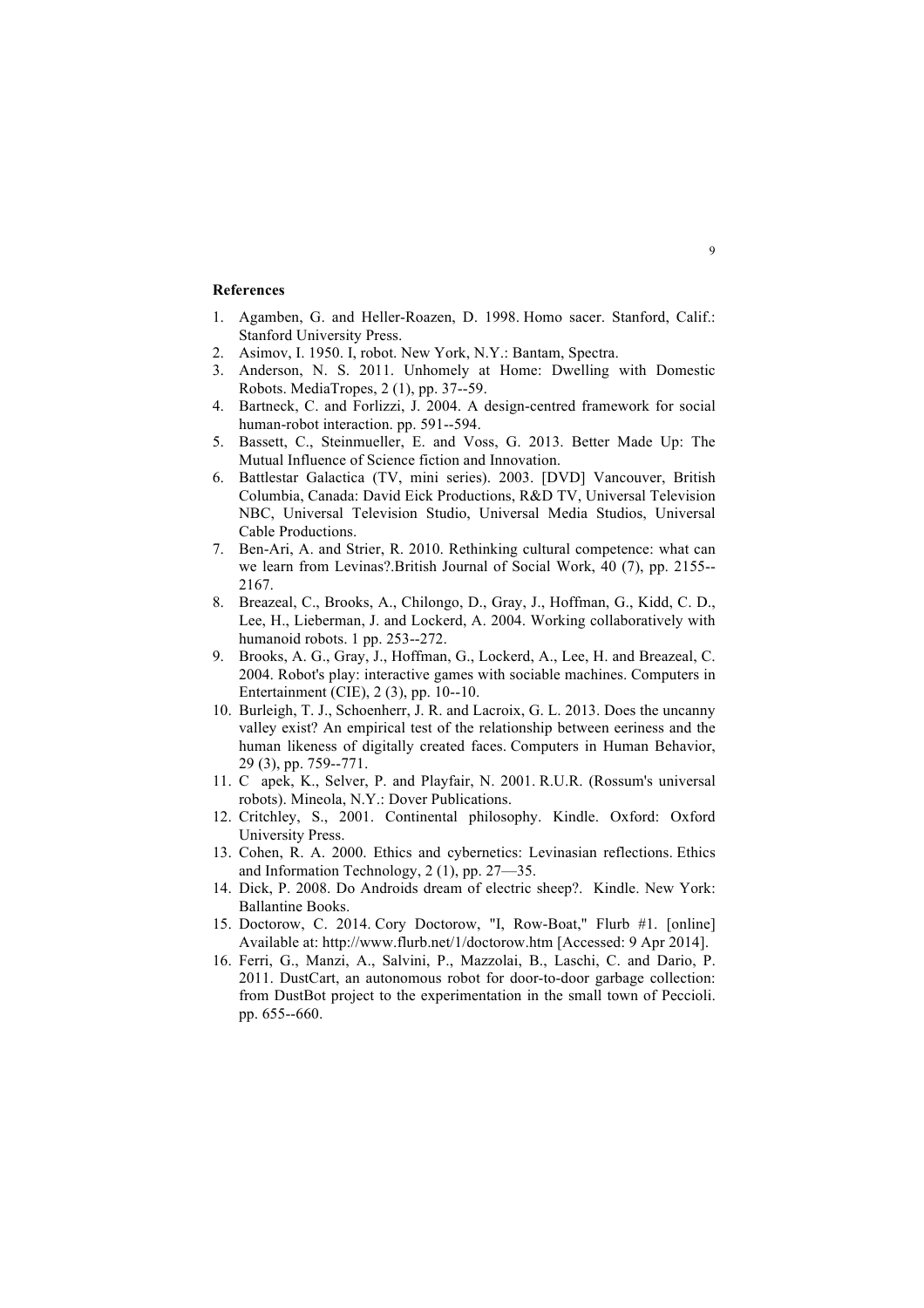- 17.Frommer, J., R Osner, D., Lange, J. and Haase, M. 2013. Giving Computers Personality? Personality in Computers is in the Eye of the User. Coverbal Synchrony in Human-Machine Interaction, p. 41.
- 18. Gray, K. and Wegner, D. M. 2012. Feeling robots and human zombies: Mind perception and the uncanny valley. Cognition, 125 (1), pp. 125--130.
- 19. Hales, C. 2009. An empirical framework for objective testing for Pconsciousness in an artificial agent.Open Artificial Intelligence Journal, 3 pp. 1--15.
- 20. Hall, J. S. 2012. Towards Machine Agency: a Philosophical and Technological Roadmap.
- 21. Hinman, L. 2009. Robotic Companions: Some ethical questions to consider.
- 22. Ho, C., Macdorman, K. F. and Pramono, Z. D. 2008. Human emotion and the uncanny valley: a GLM, MDS, and Isomap analysis of robot video ratings. pp. 169—176.
- 23. Holt, J. 2013. The3 Laws of Robotics. ITNOW, Iss. 55 pp. 8-9.
- 24. Levin, D. T., Saylor, M. M. and Lynn, S. D. 2012. Distinguishing first-line defaults and second-line conceptualization in reasoning about humans, robots, and computers. International Journal of Human-Computer Studies, 70 (8), pp. 527--534.
- 25. Levinas, E. 1979. Totality and infinity. The Hague: M. Nijhoff Publishers.
- 26. Levy, D. 2009. The ethical treatment of artificially conscious robots. International Journal of Social Robotics, 1 (3), pp. 209--216.
- 27. Lichocki, P., Billard, A. and Kahn, P. H. 2011. The ethical landscape of robotics. Robotics \& Automation Magazine, IEEE, 18 (1), pp. 39--50.
- 28. Macdorman, K. F. 2005. Androids as an experimental apparatus: Why is there an uncanny valley and can we exploit it. pp. 106--118.
- 29. Mori, M. 1970. The uncanny valley. Energy, 7 (4), pp. 33--35.
- 30. Mudry, P., Degallier, S. and Billard, A. 2008. On the influence of symbols and myths in the responsibility ascription problem in roboethics-A roboticist's perspective. pp. 563--568.
- 31. Nocks, L. 1998. The Golem: between the technological and the divine. Journal of Social and Evolutionary Systems, 21 (3), pp. 281--303.
- 32. Petersen, S. 2011. Designing People to Serve. Robot Ethics: The Ethical and Social Implications of Robotics, p. 283.
- 33. Petersen, S. 2007. The ethics of robot servitude. Journal of Experimental \& Theoretical Artificial Intelligence, 19 (1), pp. 43--54.
- 34. Press, C. 2011. Action observation and robotic agents: learning and anthropomorphism. Neuroscience \& Biobehavioral Reviews, 35 (6), pp. 1410--1418.
- 35. Rae, I., Takayama, L. and Mutlu, B. 2013. The influence of height in robotmediated communication. pp. 1--8.
- 36. Shelley, M. W. 1831. Frankenstein: or, a modern Prometheus. London: Colburn and Bentley.